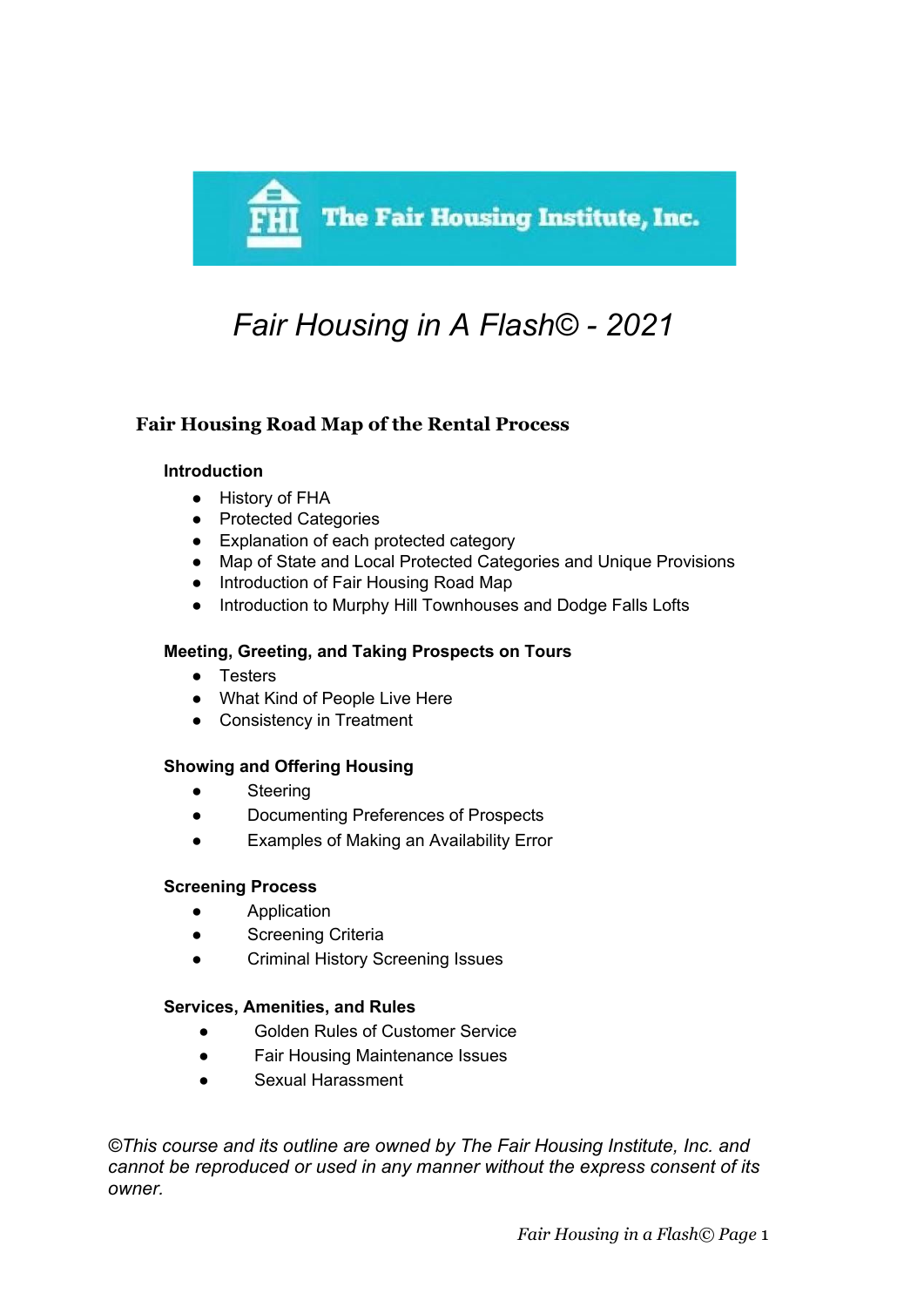## **Rules Pertaining to Use of Amenities**

### **Consistent Application of Rules**

#### **Retaliation**

## **Familial Status and Disability**

#### **Familial Status issues**

- Rules Pertaining to Children
- Curfews
- Occupancy Rules
- Considerations beyond Two Persons Per Bedroom
- Pregnant Women
- **Housing for Older Persons**

#### **Disability**

- Definitions
- Examples of Best Practices and Limitations
- Reasonable Accommodations vs. Modifications
- Granting Requests
- Consideration and Documentation

#### **Reasonable Accommodations**

- Steps in the Process
- Example of Policy in Action

#### **Additional Reasonable Accommodations**

- Discouraging Requests
- Timely Processing
- Forms
- Who can be a Verifier

#### **Examples of Reasonable Accommodation Requests**

- Assistance Animals
- Verification
- Assigned Parking
- Transfers

*©This course and its outline are owned by The Fair Housing Institute, Inc. and cannot be reproduced or used in any manner without the express consent of its owner.*